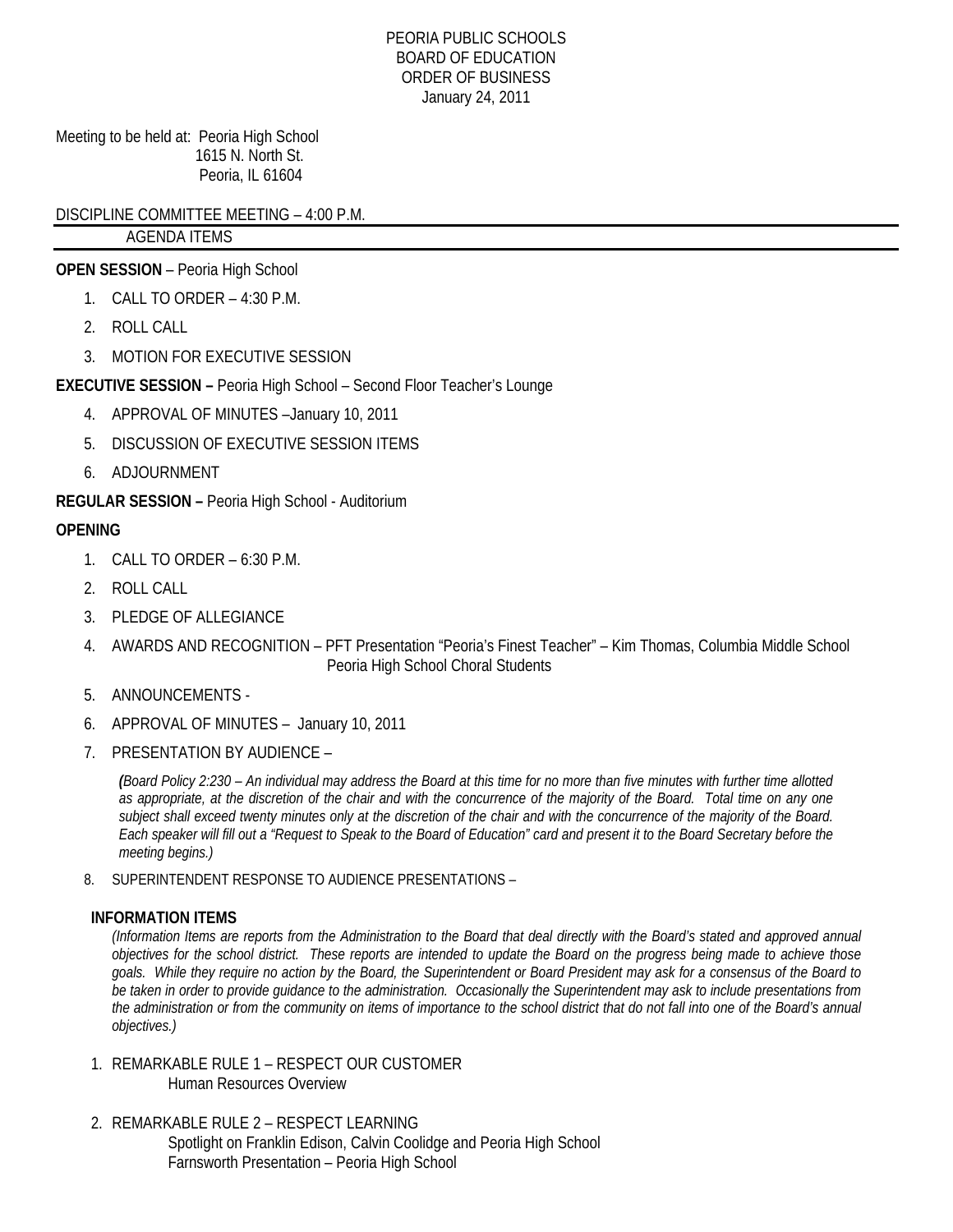- 3. REMARKABLE RULE 3 RESPECT OUR FINANCES PO's over \$2,500 – Kinney
- 4. REMARKABLE RULE 4 RESPECT INDIVIDUAL DIFFERENCES Report of Requests under the Freedom of Information Act and Status of Such Requests - Lathan

### **ACTION ITEMS –**

### **CONSENT AGENDA**

*(Action by the Board of Education on the Items listed within the Consent Agenda are adopted by a single motion unless a member of the Board or the Superintendent requests that any such item be removed from the consent calendar and voted on separately. Generally, consent agenda items are matters in which the Board and Superintendent agree are routine in nature and should be acted upon in one motion to conserve time and permit focus on other-than-routine items on the agenda)* 

1. GIFTS TO SCHOOL DISTRICT - This meeting - \$6,125.05 Year to date - \$225,754.05

*Proposed Action:* That the following donations be accepted and letters of appreciation sent to the donors:

\$50.00 donated by Jami Brownlee & Kimberly Samford to Peoria Alternative High School

\$100.00 donated by the Peoria Chapter National Alliance Mental Illness to Knoxville Center to be used for student incentives

\$50.00 donated by the Union Retiree Council to Harrison School to be used for student uniforms

\$75.00 donated by Eugene & Yvonne Powers to Harrison School to be used for student uniforms

\$25.00 donated by S.C. Adams to Harrison School to be used for student uniforms

 \$100.00 donated by the West Central Illinois Building and Construction Trades Council to Harrison School to be used for school uniforms

\$100.00 donated by IBEW Retired Members, Club #34, to Harrison School to be used for student uniforms

\$2,250.00 donated by Water Street Solutions to Garfield Primary School to create an "Emergency Fund" for Garfield families \$400.00 donated by the Church of the Brethren to Garfield Primary School to support the "Emergency Fund" for Garfield families

 Three basketballs, one soccer and one volley ball, valued at \$50.00, donated by Anonymous to Sterling School Textbooks, valued at \$200.00, by Linny Salim to Peoria Public Schools

\$100.00 donated by Kenneth Proch to Hines PTO

 \$1,170.05 donated by Martha Ballance-Guarin to Peoria High School to be used to support PHS Archives \$805.00 donated by Kramer Chiropractic to Irving School to be used for shoes for students Dell monitors, valued by the donor at \$650.00, by Ameren Illinois IT Field Support to Kellar School

- 2. PAYMENT OF BILLS Kinney
- 3. HUMAN RESOURCES REPORT Dunn *Proposed Action:* Appointment, employment, compensation, performance, resignation, retirement or discharge of an employee.
- 4. TRAVEL REQUESTS Lathan
- 5. RECOMMENDATION FOR BOARD APPROVAL OF RISING STAR RESTRUCURING PLANS *Proposed Action:* That the Board of Education approve the restructuring plans for Glen Oak, Irving and Columbia schools. These three schools are new to restructuring and require board approval to proceed to submit their plans to the Illinois State Board of Education.
- 6. APPOINTMENT OF A FREEDOM OF INFORMATION OFFICER *Proposed Action:* That the Board of Education approve Kanika Hendricks as its official FOIA Officer, pursuant to the revised Illinois Freedom of Information Act.
- 7. FINAL READING CHANGES TO BOARD POLICY 5.20 AND 5.20 AP SEXUAL HARRASSMENT *Proposed Action:* That the Board of Education authorize the Administration to revise policy 5.20 and 5.20 AP.